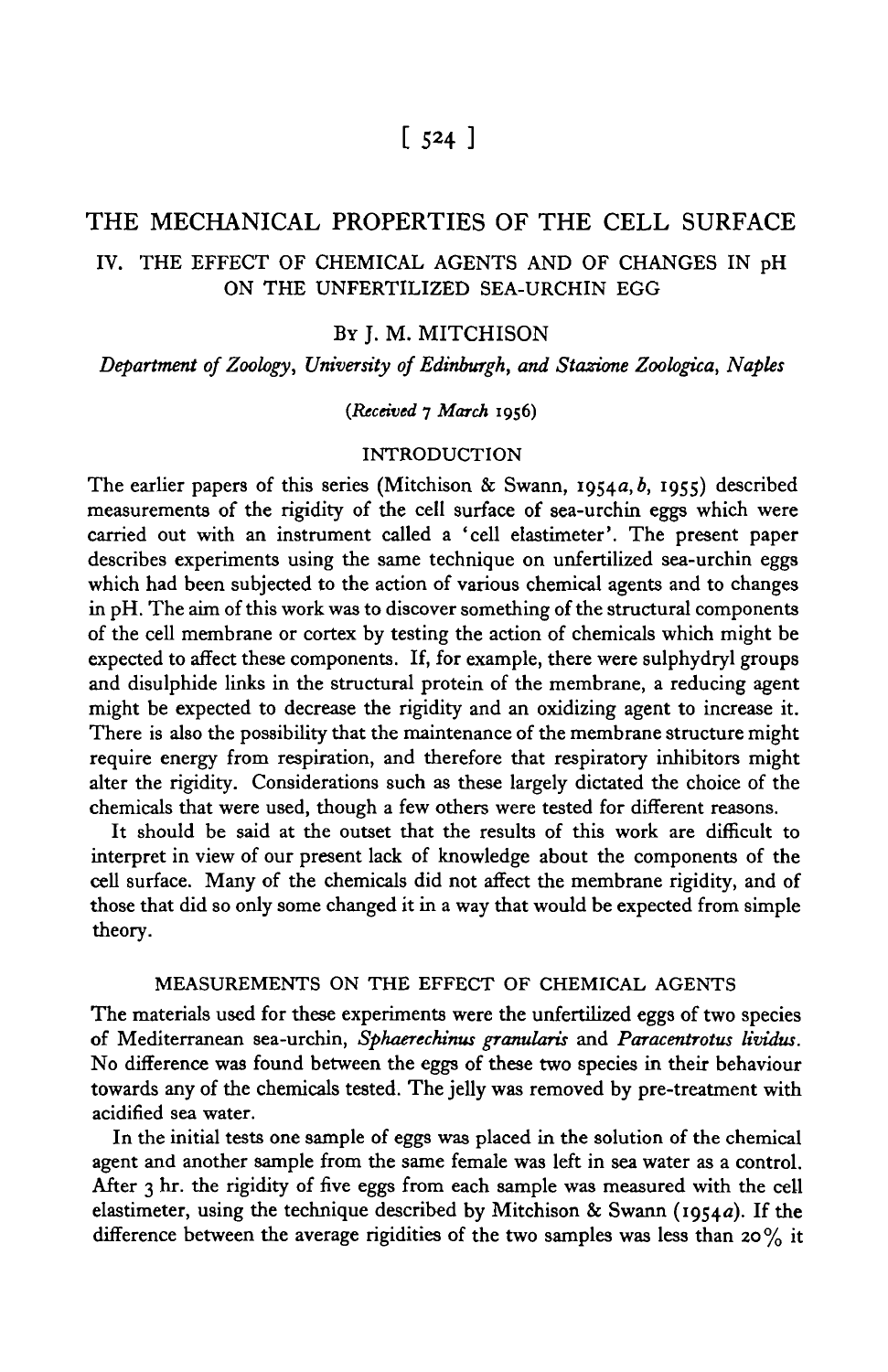# Table i. *Effect of chemical agents on the rigidity of the cortex of unfertilized eggs*

|  |                     | $M.E. = E$ evation of fertilization membrane. |  |
|--|---------------------|-----------------------------------------------|--|
|  | $Cyt. = Cytolysis.$ |                                               |  |

| Agent                                                    | Effect<br>on<br>rigidity | Max. conc. tested<br>(molarity, unless<br>otherwise stated) | Comments                                     |  |  |
|----------------------------------------------------------|--------------------------|-------------------------------------------------------------|----------------------------------------------|--|--|
| 1. Oxidizing agents:                                     |                          |                                                             |                                              |  |  |
| Hydrogen peroxide                                        | No.                      | $10^{-1}$                                                   | M.E. with $10^{-1}$ M                        |  |  |
| Sodium metaperiodate                                     | No                       | $10^{-4}$                                                   | $M.E.$ with $10^{-3}M$                       |  |  |
|                                                          |                          |                                                             | Ca- and Mg-free sea water                    |  |  |
| Sodium iodosobenzoate                                    | No                       | Sat. soln.                                                  |                                              |  |  |
| Oxidized glutathione                                     | No                       | $10^{-1}$                                                   |                                              |  |  |
| Cystine                                                  | No                       | Sat. soln.                                                  |                                              |  |  |
| Iodine in potassium iodide                               | Yes                      | $10^{-4}$                                                   |                                              |  |  |
| 2. Reducing agents:                                      |                          |                                                             |                                              |  |  |
| Sodium sulphide                                          | Yes                      | $10^{-1}$                                                   |                                              |  |  |
| Dithiopropanol (B.A.L.)                                  | Yes                      | $10^{-1}$                                                   |                                              |  |  |
| Sodium thioglycollate                                    | Yes                      | $10^{-1}$                                                   |                                              |  |  |
| Reduced glutathione                                      | No                       | $10^{-1}$                                                   |                                              |  |  |
| Cysteine (+ sodium cyanide)                              | No                       | $10^{-1}$                                                   | Cyt. with $10^{-1}$ M                        |  |  |
| 3. Mercaptide-forming agents:                            |                          |                                                             |                                              |  |  |
| Phenyl mercuric acetate                                  | No                       | Sat. soln.                                                  |                                              |  |  |
| p-Chloromercuric benzoate                                | No                       | Sat. soln.                                                  |                                              |  |  |
| Sodium arsenite                                          | No                       | $10^{-1}$                                                   |                                              |  |  |
| Sodium cacodylate                                        | No                       | $10^{-1}$                                                   |                                              |  |  |
| 4. Alkylating agents:                                    |                          |                                                             |                                              |  |  |
| Chloracetophenone                                        | Yes                      | $10^{-1}$                                                   |                                              |  |  |
| n-Ethyl maleimide                                        | No                       | $10^{-4}$                                                   | M.E. with 10 <sup>-3</sup> M                 |  |  |
| 5. Respiratory inhibitors:                               |                          |                                                             |                                              |  |  |
| Sodium cvanide                                           | No                       | $10^{-1}$                                                   |                                              |  |  |
| Sodium azide                                             | No                       | $10^{-1}$                                                   |                                              |  |  |
| Sodium fluoride                                          | No                       | $10^{-1}$                                                   | Cyt. with $10^{-1}$ M                        |  |  |
|                                                          |                          |                                                             | Ca- and Mg-free sea water                    |  |  |
| Sodium malonate                                          | No                       | $10^{-1}$                                                   |                                              |  |  |
| Sodium iodoacetate                                       | No                       | $10^{-2}$                                                   | Cyt. with $10^{-1}$ M                        |  |  |
| Iodacetamide                                             | No                       | $10^{-3}$                                                   |                                              |  |  |
| 2, 4-Dinitrophenol                                       | No                       | $5 \times 10^{-3}$ M                                        |                                              |  |  |
| 6. Detergents:                                           |                          |                                                             |                                              |  |  |
| Cetyltrimethyl                                           | Yes                      | $\circ$ oo r $\%$                                           | Cyt. with $\circ$ or $\%$                    |  |  |
| ammonium bromide                                         |                          |                                                             |                                              |  |  |
| Sodium dodecyl sulphate                                  | Yes                      | $o$ ·00 I $\%$                                              | Cyt. with $\mathbf{o} \cdot \mathbf{I}$ %    |  |  |
|                                                          |                          |                                                             | M.E. with $\frac{1}{9}$ o'o'll $\frac{1}{9}$ |  |  |
| $H(CH_2)_{10}CH_3$ . CH <sub>3</sub> . O) <sub>2</sub> H | Yes                      | $\mathbf{o}$ or $\%$                                        |                                              |  |  |
| 7. Salts:                                                |                          |                                                             |                                              |  |  |
| Sodium chloride                                          | No                       | 0.55                                                        |                                              |  |  |
| Potassium chloride                                       | No                       | 0.55                                                        |                                              |  |  |
| Magnesium chloride                                       | No                       | 0.37                                                        |                                              |  |  |
| Calcium chloride                                         | No                       | o·37                                                        |                                              |  |  |
| Zinc chloride                                            | Yes                      |                                                             |                                              |  |  |
| Cupric chloride                                          | No                       |                                                             |                                              |  |  |
| Lead chloride                                            | No                       |                                                             |                                              |  |  |
| Ferric chloride                                          | No                       |                                                             |                                              |  |  |
| 8. Miscellaneous:                                        |                          |                                                             |                                              |  |  |
| Formalin                                                 | Yes                      | $10^{-1}$                                                   |                                              |  |  |
| Trypsin                                                  | Yes                      | $0.1\%$                                                     |                                              |  |  |
| Ether                                                    | No                       | $10\%$ sat. soln.<br>$10\%$ sat. soln.                      | Cyt. with sat. soln.                         |  |  |
| Chloroform                                               | No<br>No                 | $10^{-1}$                                                   | Cyt. with sat. soln.                         |  |  |
| Glycine<br>Versene                                       | No                       | $10^{-3}$                                                   |                                              |  |  |
| Heparin                                                  | No                       | o∙1 %                                                       |                                              |  |  |
| Hyaluronidase                                            | No                       | 10 units/ml.                                                |                                              |  |  |
|                                                          |                          |                                                             |                                              |  |  |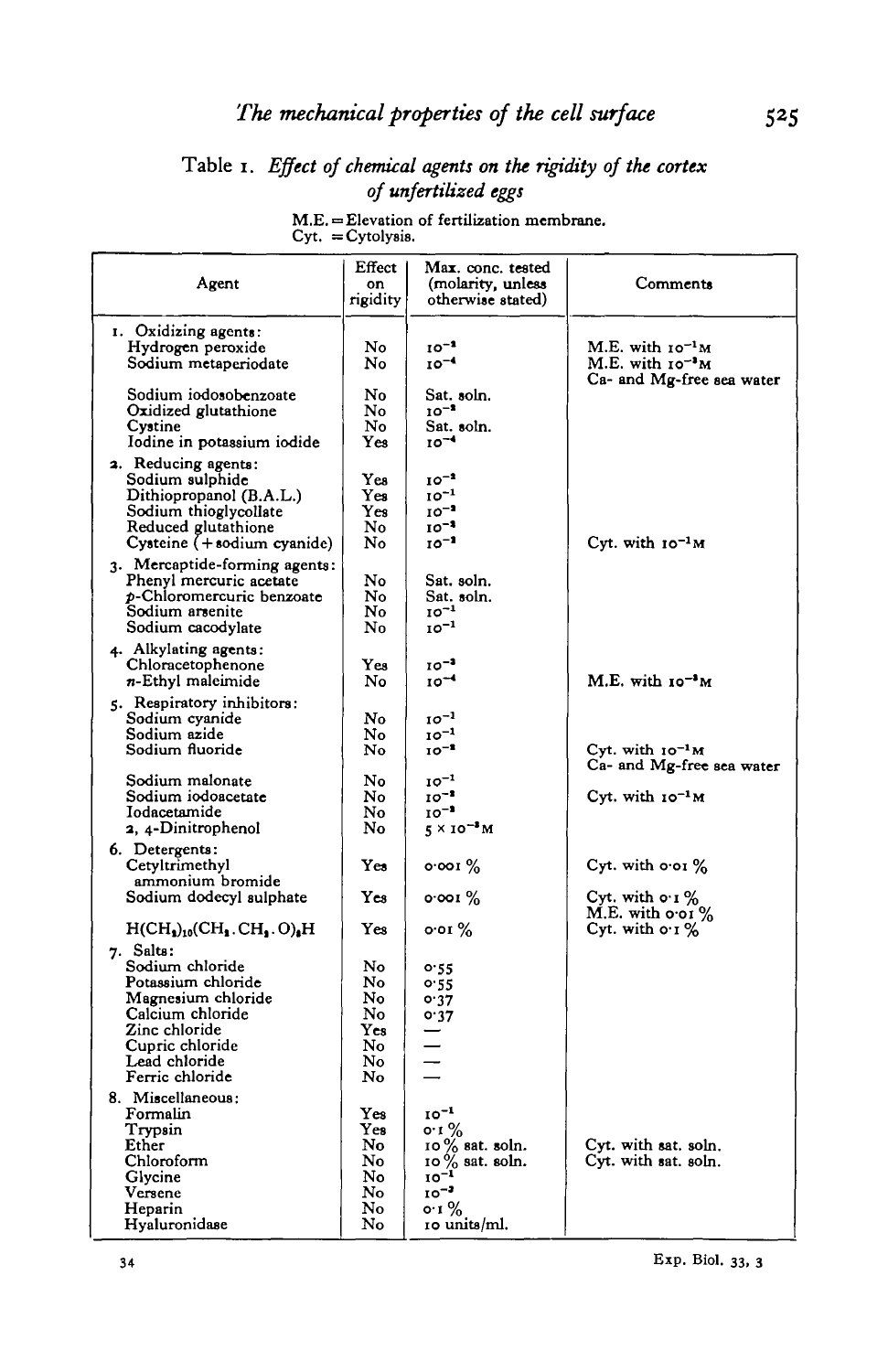### 526 J. M. MlTCHISON

was assumed that the test was negative and that the chemical had no effect on the membrane rigidity.

Table 1 gives a list of the chemical agents used and the maximum concentrations at which they were tested, and it also shows whether or not they affected the rigidity. The chemicals are divided into eight groups of which the first four are those that affect sulphydryl groups or disulphide bonds. The separation into the groups is somewhat arbitrary, since some of the respiratory inhibitors affect sulphydryl groups (e.g. iodoacetate) and vice versa. All the chemicals were made up in sea water except for sodium fluoride and metaperiodate. These precipitated in ordinary sea water and had to be made up in an artificial sea water without calcium and magnesium and containing only sodium and potassium chloride. The controls for these chemicals were also placed in this artificial sea water. The pH of all the solutions was measured with a glass electrode and, when necessary, adjusted to pH 7-5-8-0 with NaOH or HC1. The maximum concentration which was tested is given in most cases as molarity, but one-tenth saturated solutions were used with ether and chloroform, and fully saturated solutions with chemicals of low solubility (iodoso-benzoate, cystine, phenyl mercuric acetate and chloromercuric benzoate). In the case of zinc, copper, lead and iron, the chloride was made up at  $10^{-2}$ M, but most of the metal precipitated as hydroxide when the pH was raised to 8-o and the final concentration, after filtering off the precipitate, was probably very low. The chlorides of sodium, potassium, magnesium and calcium were made up in solutions which were approximately isosmotic with sea water. Table 1 also shows that some of the chemicals produced cytolysis or caused the elevation of fertilization membranes.

Further measurements were made with the eleven chemicals that produced definite changes in rigidity. An experiment was carried out with each of these chemicals to find the change in rigidity with time at different concentrations. Eggs were placed in a series of solutions of ten-fold dilution (e.g.  $10^{-2}$ ,  $10^{-3}$ ,  $10^{-4}$ M) and in sea water as a control, and then measured (average of five eggs) every  $30-60$  min. for a period of  $3-4$  hr. The results for sodium thioglycollate are shown as an example in Fig. 1. There is no significant effect at a concentration of  $10^{-3}$ M (or at lower concentrations which are not shown), but at  $10^{-2}$ M there is a fairly steady rise in the rigidity. As in the earlier papers of this series, the rigidity is given as 'corrected stiffness' (dynes/cm. $^{2}/\mu$  deformation for the standard condition of  $ioop<sub>\mu</sub>$  diam. egg and  $50\mu$  diam. pipette). Some of the eggs were removed from the 10<sup>-2</sup>M-thioglycollate after 130 min. and washed three times with sea water. They were then left in sea water and measured later. The rigidity dropped to a value nearly as low as the controls, thus showing that most of the effect of thioglycollate could be reversed by washing.

Of the remaining ten chemicals, seven caused an increase in rigidity and three caused a decrease. Excluding for the moment the case of trypsin, the general shape of the curves was similar to those with thioglycollate. They have not therefore been reproduced in detail, but the most important information from them is given in the first two columns of Table 2. The 'minimum concentration' is the most dilute of the ten-fold dilutions which showed an effect on the rigidity. This is not strictly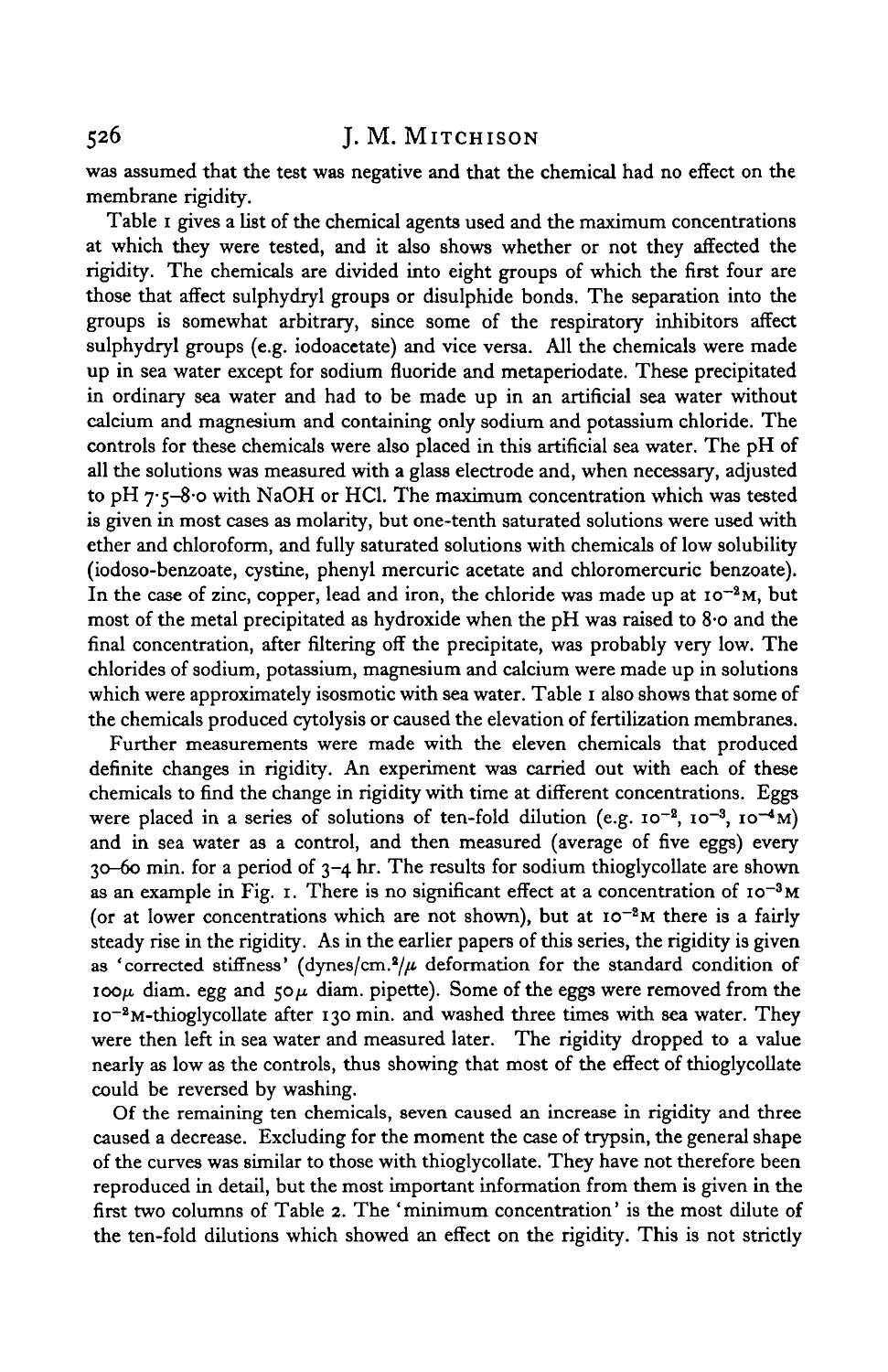

**Fig. 1.** Changes of membrane rigidity with sodium thioglycollate. Corrected stiffness is in dynes/cm.<sup>3</sup>/μ deformation for 100μ diam. egg and 50μ diam. pipette.

| Agent                                                                                                                                                 | Min. conc.<br>for<br>effect                                                    | Change in<br>rigidity after<br>3 hr. in<br>min. conc. | Reversi-<br>bility | Increased<br>cytoplasmic<br>rigidity |
|-------------------------------------------------------------------------------------------------------------------------------------------------------|--------------------------------------------------------------------------------|-------------------------------------------------------|--------------------|--------------------------------------|
| Oxidizing agent:<br>Iodine in potassium iodide                                                                                                        | $10^{-4}$ M                                                                    | $\times$ 5.3                                          | No.                | Yes                                  |
| Reducing agent:<br>Sodium sulphide<br>Dithiopropanol (B.A.L.)<br>Sodium thioglycollate                                                                | $10^{-1}$ M<br>$10^{-3}$ M<br>$10^{-2}$ M                                      | $\times 2.2$<br>$\times 6.7$<br>$\times 2.1$          | No.<br>Yes<br>Yes  | Yes<br>No<br>No                      |
| Alkylating agent:<br>Chloracetophenone                                                                                                                | $10^{-3}$ M                                                                    | $\times$ 3.8                                          | No                 | No                                   |
| Detergents:<br>Cetyltrimethyl ammonium bromide<br>Sodium dodecyl sulphate<br>$H(CH_{\bullet})_{10}CH_{\bullet}$ . CH $_{\bullet}$ . O) $_{\bullet}$ H | $\circ$ $\circ$ $\circ$ $\cdot$ $\cdot$ $\cdot$<br>$\circ$ or $\%$<br>$0.01\%$ | XO'SQ<br>$\times$ 0.44<br>x 1.6                       | Yea<br>Yes<br>Yes  | No<br>No<br>No                       |
| Salt:<br>Zinc chloride                                                                                                                                |                                                                                | $\times$ 1.6                                          | Yes                | No                                   |
| Miscellaneous:<br>Formalin<br>$T_{\rm TYPS}$                                                                                                          | $10^{-2}$ M<br>$0.001\%$                                                       | $\times$ 8.3<br>$\times$ 0.23                         | No<br>No           | Yes<br>No                            |

Table 2. *Chemical agents with positive effect on cortical rigidity*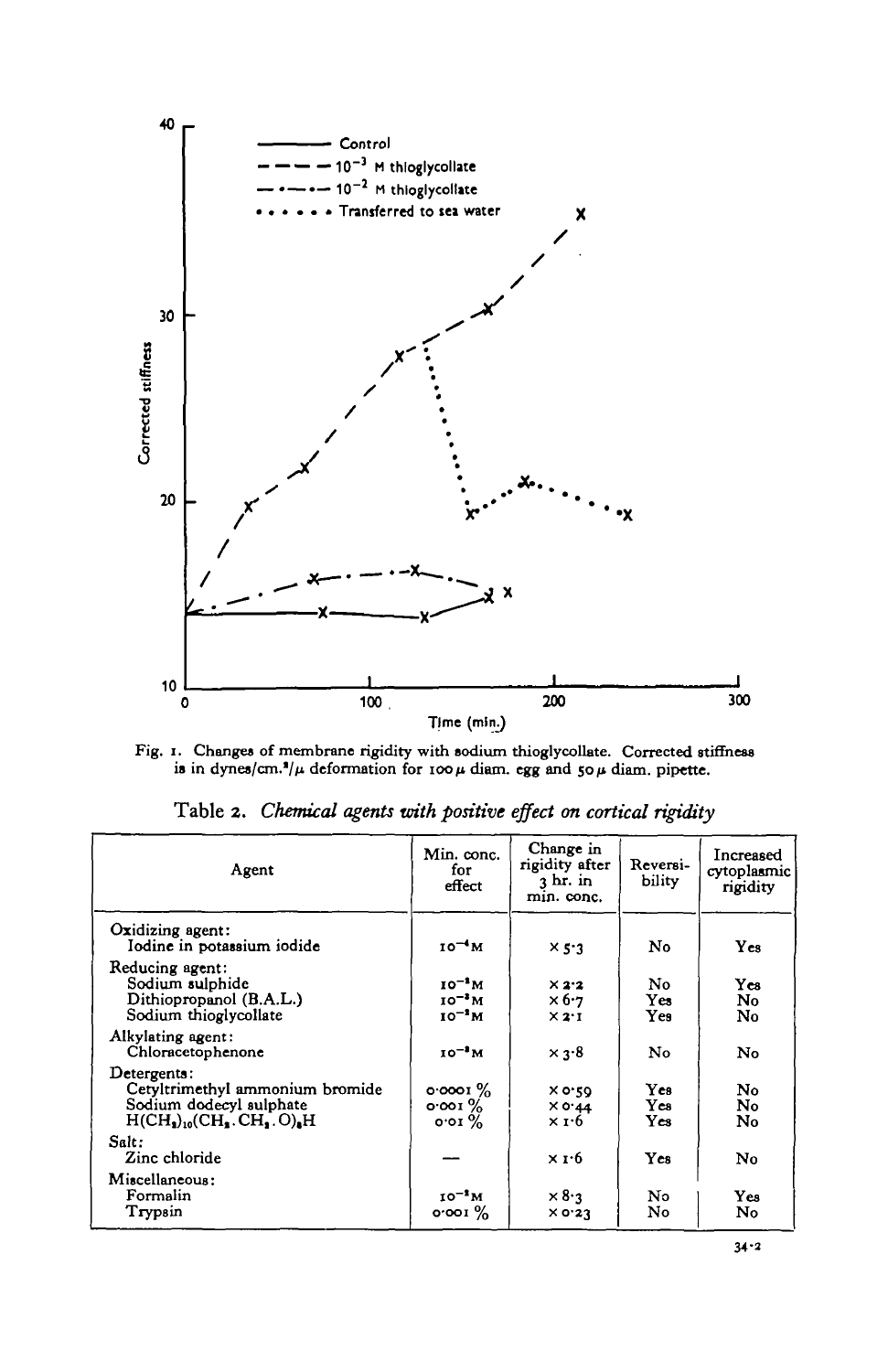## 528 J. M. MlTCHISON

speaking the true minimum concentration, since there is a factor of ten between this concentration and the next more dilute concentration which showed no effect. At this minimum concentration the rigidity increased (or decreased) fairly steadily, though there was usually a more rapid increase in the first hour than there was subsequently. The second column of Table 2 shows the change in corrected stiffness after 3 hr. at this concentration as compared with the controls. With concentrations lower than the minimum, and with the controls, the rigidity remained nearly constant throughout the experiment. With concentrations higher than the minimum either the eggs showed larger changes in rigidity or measurements were impossible because of cytolysis or membrane formation.

The third column of Table 2 shows whether or not the rigidity change could be reversed by washing. A sample of eggs was removed from the minimum concentration of the chemical after a measurement at *z\* hr., washed three times, left in sea water for a further hour and then measured again. If the rigidity had decreased (or increased) to the value for the controls the effect was regarded as reversible, while if it remained at its original value the effect was regarded as irreversible.

If the measured rigidity decreases this is almost certainly due to a decrease in the elastic modulus of the surface, since the interior cytoplasm of an unfertilized egg is so fluid that a decrease in its 'elasticity' would be most unlikely to affect the elastimeter readings. If, however, the measured rigidity increases, it might be caused by an increase in the elastic modulus either of the membrane or of the cytoplasm. It was therefore necessary to test whether those chemicals which affected the measured rigidity also caused an increase in cytoplasmic rigidity. The eggs were left in the minimum concentrations of the chemicals for 2 hr. and then centrifuged in a sugar gradient ( $i$ · $i$ M-sucrose) at 7000 g. for 10 min. They were examined under a microscope and the degree of stratification of the granules was compared with that in control untreated eggs. With iodine, sodium sulphide and formalin, there was no stratification, thus showing that the cytoplasmic rigidity had increased. With the other chemicals there was no difference between the treated eggs and the controls. These results are presented in the last column of Table 2.

The effect of trypsin is shown in Fig. 2. These results differed in two respects from those with any of the other chemicals. First, an increase in the concentration made only a small difference to the decreased rigidity which was produced. Secondly, there was little change in the rigidity with time after the initial decrease. These effects will be discussed below.

## MEASUREMENTS ON THE EFFECT OF CHANGE IN pH

The results of three experiments on effect of changes in the pH are shown in Fig. 3. Measurements of rigidity were made (average of five eggs) on samples of eggs from one female which had been left for 100 min. in sea water whose pH had been altered with NaOH or HC1 and measured with a glass electrode. The first two experiments were made without buffers and there were slight rises in the pH (maximum of 0-2) during the course of the experiment. The pH given in Fig. 3 is the final pH of the solutions. The untreated sea water had a pH 8.0-8.1. The third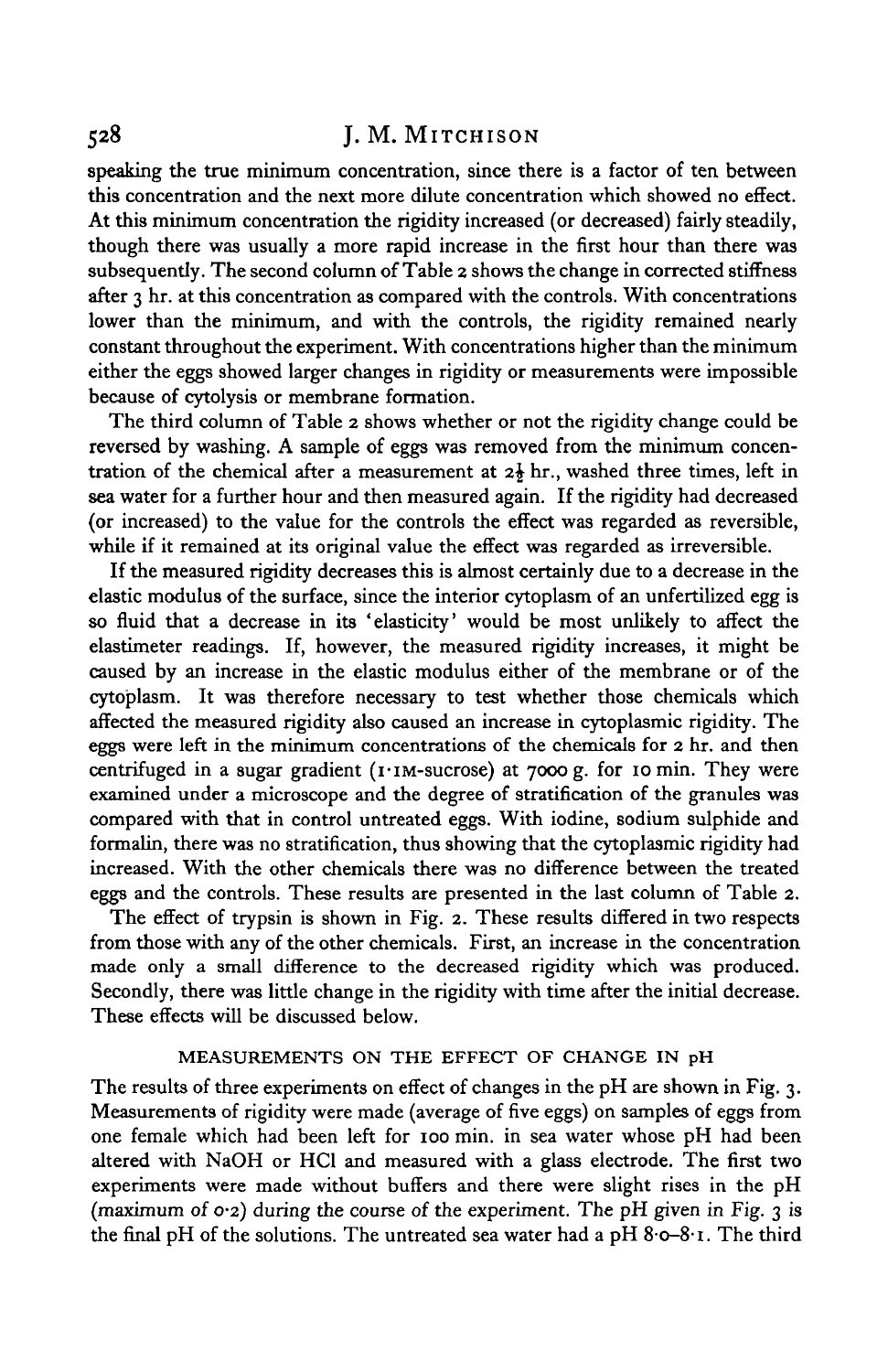

Fig. 2. Changes of membrane rigidity with trypsin. Corrected stiffness is in dynes/cm.<sup>2</sup>/ $\mu$  deformation for 100  $\mu$  diam. egg and 50  $\mu$  diam. pipette.



**Fig. 3. Changes of membrane rigidity with pH. Corrected stiffness is in dynes/cm.1 /^ deformation for 100/t diam. egg and 50 ft diam. pipette.**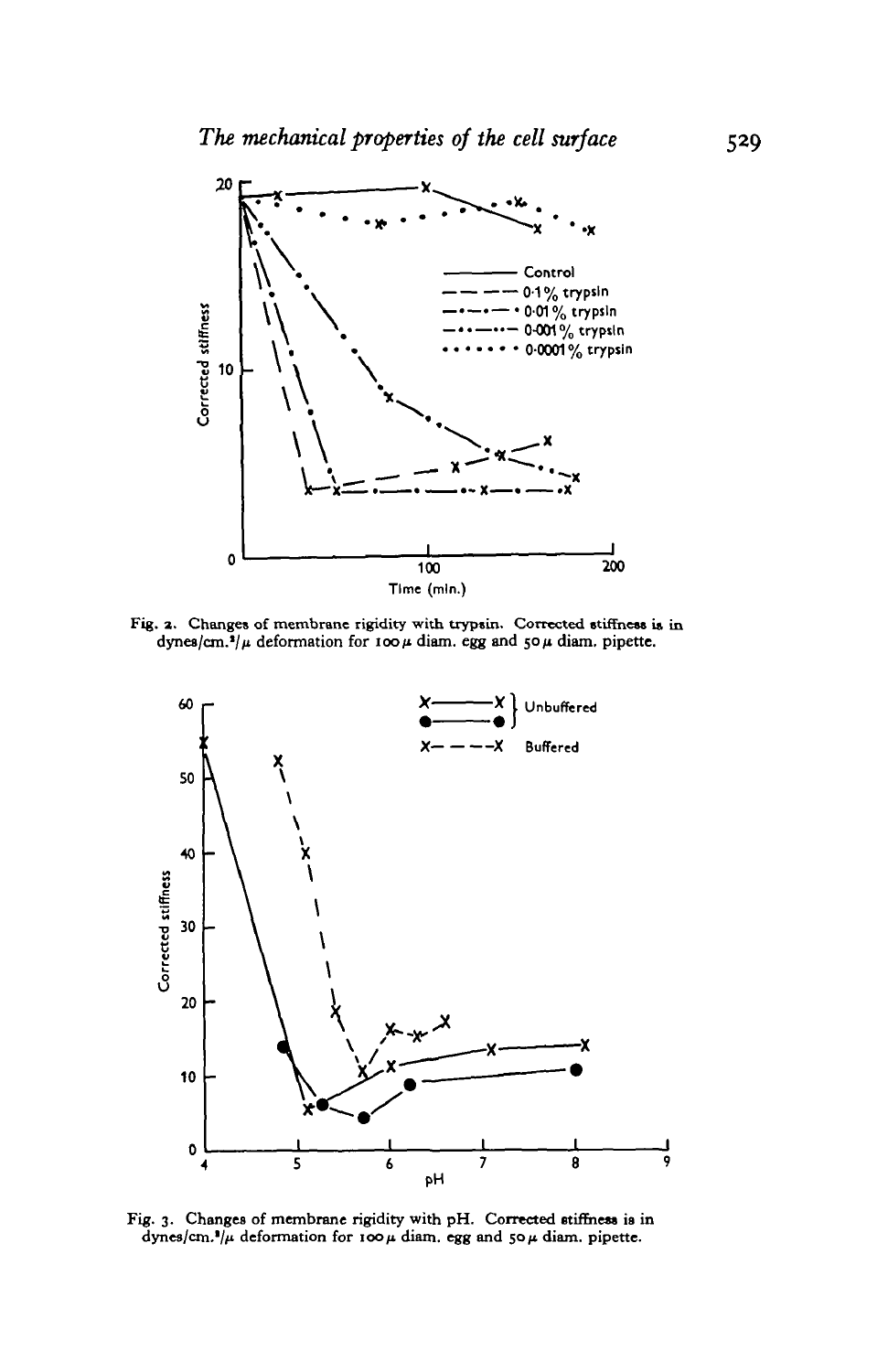## 530 J. M. MITCHISON

experiment was carried out with an artificial Ca- and Mg-free sea water and citratephosphate buffers. These solutions had constant pH values but were not very satisfactory media for the eggs, since there was an appreciable amount of cytolysis.

These results show a minimum rigidity about pH  $5.7$ , and a sharp rise in rigidity in acid solutions with pH values of about  $\varsigma$ -o or less. The changes with time, which are not shown in Fig. 3, resembled those with trypsin in having a large initial change and thereafter little alteration. The high rigidity in acid solutions could not be reversed by washing.

#### **DISCUSSION**

Of the chemicals which affect the rigidity, formalin, iodine and sulphide cause an irreversible increase in the general rigidity of the cytoplasm and probably also in that of the cell membrane. This action is not surprising in the case of formalin, since it is well known to increase the rigidity of protein gels. It is worth pointing out that this method of determining rigidity might prove useful in a general study of fixation, since it provides quantitative measurements on a cellular level of one of the most important actions of a fixative.

The other chemicals which affect the rigidity appear to act mainly if not exclusively on the cell membrane or cortex. Apart from zinc chloride, they can be divided into three groups; SH reagents, detergents and trypsin. They will be discussed in this order.

Of the SH reagents that were tested, two of the reducing agents (dithiopropanol and thioglycollate) and one of the alkylating agents (chloracetophenone) affect the membrane rigidity. Dithiopropanol and thioglycollate are stronger reducing agents than cysteine or reduced glutathione and might be expected to have a more marked effect. It is, however, surprising that they increase the membrane rigidity. The simplest expectation would be that they would decrease the rigidity by breaking disulphide cross-links. The absence of any effect with the oxidizing agents suggests that there are few if any SH groups which can be converted into disulphide links, but if this is so it is difficult to explain the action of chloracetophenone which should react with free SH groups. It seems better not to draw any conclusions from these results in view of the fact that only a few of the SH reagents affect the rigidity and those that do affect it behave in an unexpected way.

Three detergents were tested; a cationic one (cetyltrimethyl ammonium bromide), an anionic one (sodium dodecyl sulphate) and a nonionic polyethanoxide  $(H(CH<sub>2</sub>)<sub>10</sub>(CH<sub>2</sub>.CH<sub>2</sub>.O)<sub>8</sub>H)$ . They all affect the membrane rigidity reversibly, though the cationic detergent is more effective than the anionic, and the anionic is more effective than the nonionic. This is the same order as that shown in their bactericidal properties (Putnam, 1948). The polyethanoxide increases the rigidity whereas the other two detergents decrease it. This may perhaps be connected with the fact that both cationic and anionic detergents combine with globular protein and cause a partial unfolding of the molecule (Few, Ottewill & Parreira, 1955). It is worth pointing out that all the detergents affect the membrane at concentrations between  $I/IO$  and  $I/IO$  of those which cause cytolysis.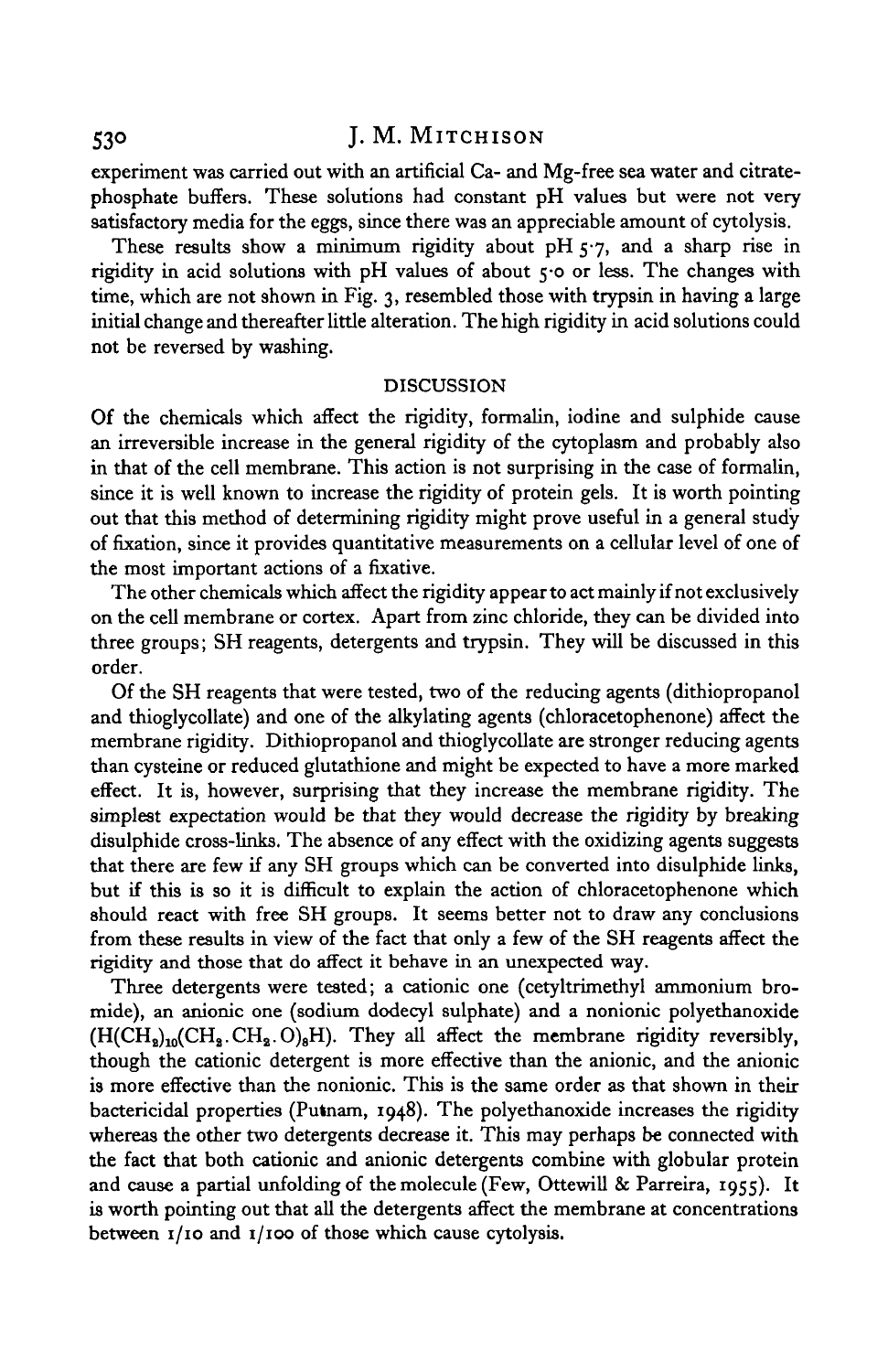### *The mechanical properties of the cell surface* 531

The effect of trypsin differs from that of all the other reagents in that it appears to cause an 'all or none' reaction. As long as the initial concentration of trypsin is above about  $\circ \circ \circ \circ \cdot \%$ which is more or less independent both of time and of concentration of trypsin. This result would agree with the suggestion put forward by Runnström, Monné  $\&$ Broman (1943) that trypsin digests away a vitelline membrane round the surface of unfertilized eggs. On the other hand, there is as yet no sign of a vitelline membrane under the light microscope or the electron microscope (Mitchison, 1956), so it may be that trypsin acts by disorganizing an outer layer of the cortex rather than by digesting away a separate membrane.

The experiments with varying pH show that there is a minimum rigidity at a pH of about  $5.7$ . This may indicate that the isoelectric point of the membrane protein is at this value but, as with SH reagents, this is not the result that would be expected. At the isoelectric point there will be a maximum number of charged groups on the proteins, and these should produce an increased rigidity due to electrostatic forces between the molecules. On the other hand, Gerngross (1926) found that the rigidity of a gelatine gel was independent of pH over a range of about three pH units near the isoelectric point. This suggests either that the total number of charged groups is not greatly altered over this range, or that electrostatic forces are not of primary importance in determining the rigidity of a gel. In any case, however, there is always the difficulty with living cells that changes in the external pH may not produce equivalent changes in the pH of the membrane protein within the cell's permeability barrier.

Most of the reagents which were tested had no effect on the rigidity, but it is worth emphasizing two points about these negative results. First, the fact that none of the respiratory inhibitors affect the membrane rigidity indicates that the maintenance of the membrane structure does not depend on a supply of energy. Secondly, the fact that the rigidity remains unchanged both in solutions containing large amounts of calcium (e.g.  $o:37M-CaCl<sub>9</sub>$ ) and in solutions free of calcium (e.g. O'55M-NaCl) indicates that the main structural protein of the membrane is unaffected by changes in the external concentration of calcium ions. There is, however, a warning which should be given about all the negative results. The absence of an effect may simply be due to the fact that the reagent does not penetrate the egg. It is likely that the respiratory inhibitors penetrate since they stop division in a fertilized egg, but even this argument is open to the objection that the permeability of an unfertilized egg is much less than that of a fertilized one.

Kriszat (1953, 1954) has also investigated the effect of a number of reagents on the rigidity of the cell membrane of sea-urchin eggs. He used the degree of elongation and of stratification of eggs in a centrifuge microscope as measures of the cortical and cytoplasmic rigidity. His results differ from those presented in this paper since he found that glutathione, thioglycollate and periodate decrease the rigidity of the membrane.